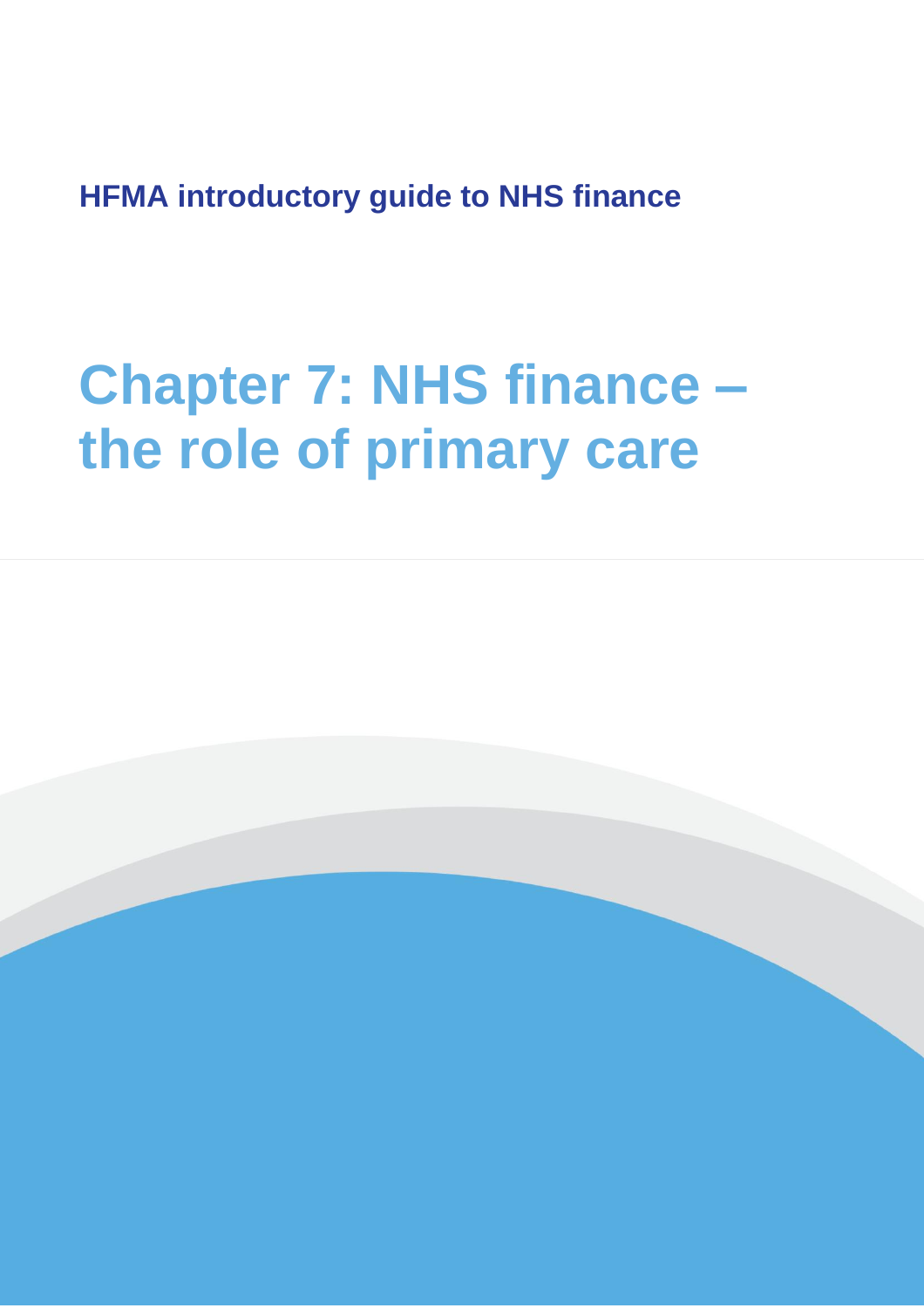# **Chapter 7: NHS finance – the role of primary care**

#### **Overview**

**This chapter looks at the main primary care services in the NHS with a focus on what they do and how they are financed. In terms of their position in the NHS structure, primary care services fall within the 'providers' box in the diagram on page 13.**

#### **7.1 What is primary care and who provides it?**

Primary care is where people normally go when they first develop a health problem – often this will be a GP but there are many other health professionals in this front-line team including nurses, health visitors, dentists, opticians and pharmacists.

In this chapter we are going to focus on providers of primary care services and will also look at prescribing (a significant cost to the NHS).

It is worth noting at the outset that, although they are an essential part of the NHS, most GPs, dentists, opticians and pharmacists are independent contractors or businesses. They are not usually NHS employees, although there are new delivery models developing in some parts of England, where NHS bodies are taking on the provision of primary care services.

### **7.2 Accountability**

Primary care service providers are accountable to:

- the patients to whom they provide services
- NHS England and NHS Improvement and/ or the clinical commissioning group (CCG) that agrees signed contracts with them for the services provided and outcomes achieved
- (in the case of GP practices) the CCG of which they are members
- their own professional bodies
- the Care Quality Commission (CQC) for meeting fundamental standards of quality care i.e. the standards below which care must never fall.

#### **7.3 What primary care providers do**

Primary care health providers play a central role in the community. All of us will have some contact with NHS primary care during our lives. General practitioners (GPs) or 'family doctors', pharmacists, dentists and opticians all provide health services to the public. They also act as a gateway to other services. For example, the vast majority of referrals to secondary care in hospitals will come from a primary care practitioner, usually a GP.

Each primary care service is discussed in turn below.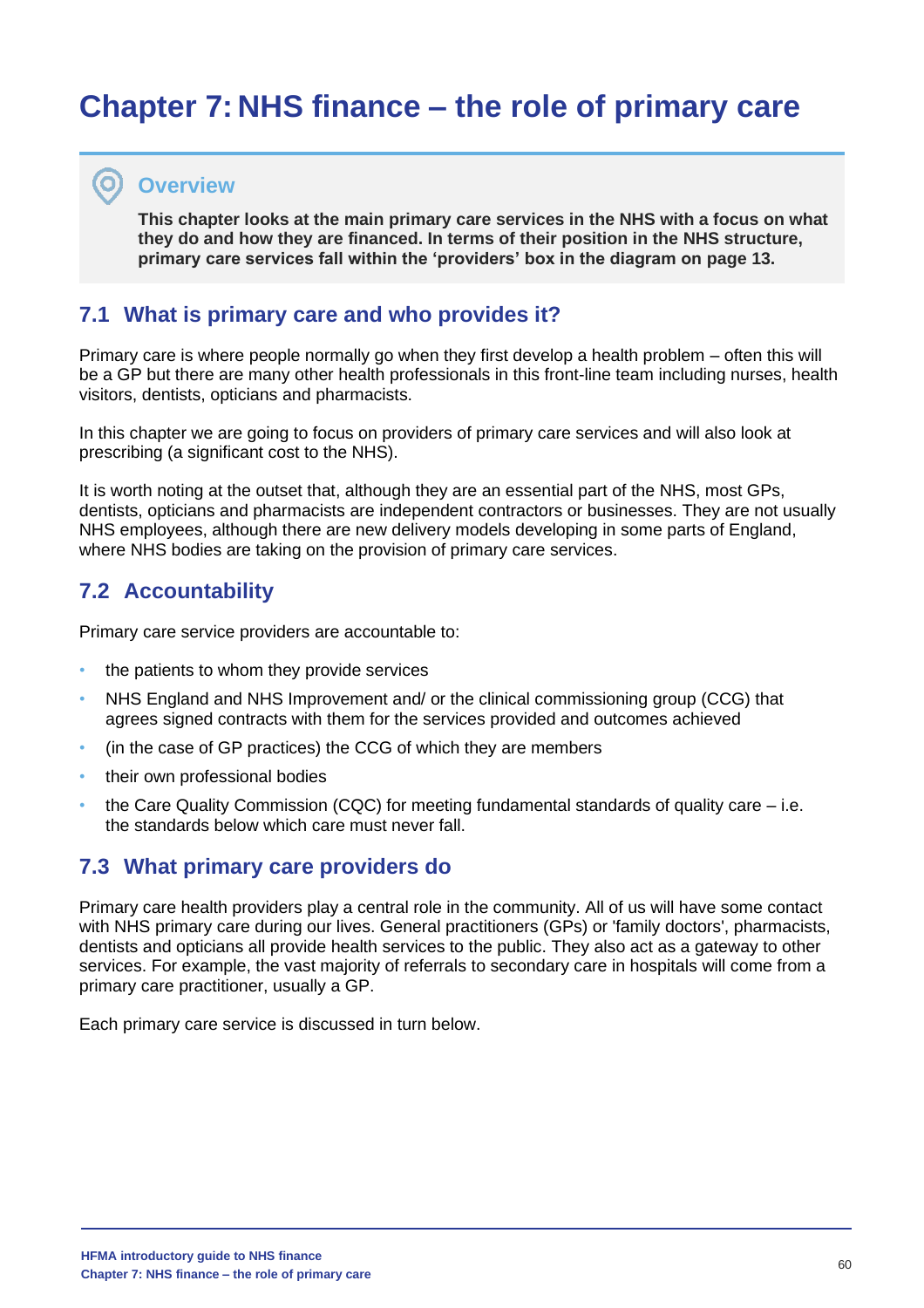# **7.4 General practice**

General practice is funded to deliver care on a list-based system. This means that the funding received is to cover the primary care needs of their registered population across the spectrum of healthcare needs; from healthy individuals to people with multiple complex conditions. General practice services are split into three categories: essential, additional, and enhanced.

- Essential services must be delivered and are covered by baseline funding. Essential services cover the care of a patient during an episode of illness, the general management of chronic disease and care of the terminally ill.
- Additional services are also covered by baseline funding, but practices can choose to opt out of one or more of these. If a practice chooses not to deliver an additional service, their baseline funding is reduced accordingly. Additional services cover areas such as contraceptive services, minor surgery or out of hours services.
- Enhanced services attract a payment on top of the baseline funding. Directed enhanced services (DES) cover areas such as childhood immunisations and health checks for people with learning disabilities and must be commissioned. Local enhanced services (LES) are optional and commissioned by individual clinical commissioning groups (CCGs) depending upon local requirements.

General practice can hold a variety of contracts<sup>77</sup> and receive a number of different income streams.

#### **General medical services (GMS)**

The GMS contract is a national contract with a nationally specified payment rate per patient (referred to as global sum income; this is the baseline income for the GMS contract). The contract is held in perpetuity by the practice and is not with individual GPs, although there must be a named GP within the partnership at all times. Payments for contracted services are made to the practice.

#### **Personal medical services (PMS)**

The PMS agreement is locally negotiated in place of a GMS arrangement and uses locally agreed prices. PMS contracts are held in perpetuity but are with the individuals in the practice and not the partnership. Commissioners are able to give six months' notice on the contract if necessary.

#### **Alternative provider medical services (APMS)**

An APMS contract allows services to be delivered by alternative providers, with locally agreed contracts and prices. This differs from GMS and PMS contracts as it is time limited.

#### **Directed enhanced services (DES)**

All contractor groups (GMS, PMS or APMS) are entitled to sign up to deliver directed enhanced services. These are nationally defined services which can include areas such as minor surgery; health checks for people with learning disabilities; and dealing with violent patients.

The primary care network (PCN) contract<sup>78</sup> is also a DES, enabling PCNs to be included within the main GP contract. PCNs are covered in more detail later in this chapter.

<sup>77</sup> [NHS England,](https://www.england.nhs.uk/gp/investment/gp-contract/) *GP contract*, 2020

<sup>78</sup> NHS England and BMA, *[Network contract directed enhanced service specification](https://www.england.nhs.uk/publication/network-contract-directed-enhanced-service-des-specification-2019-20/)*, April 2019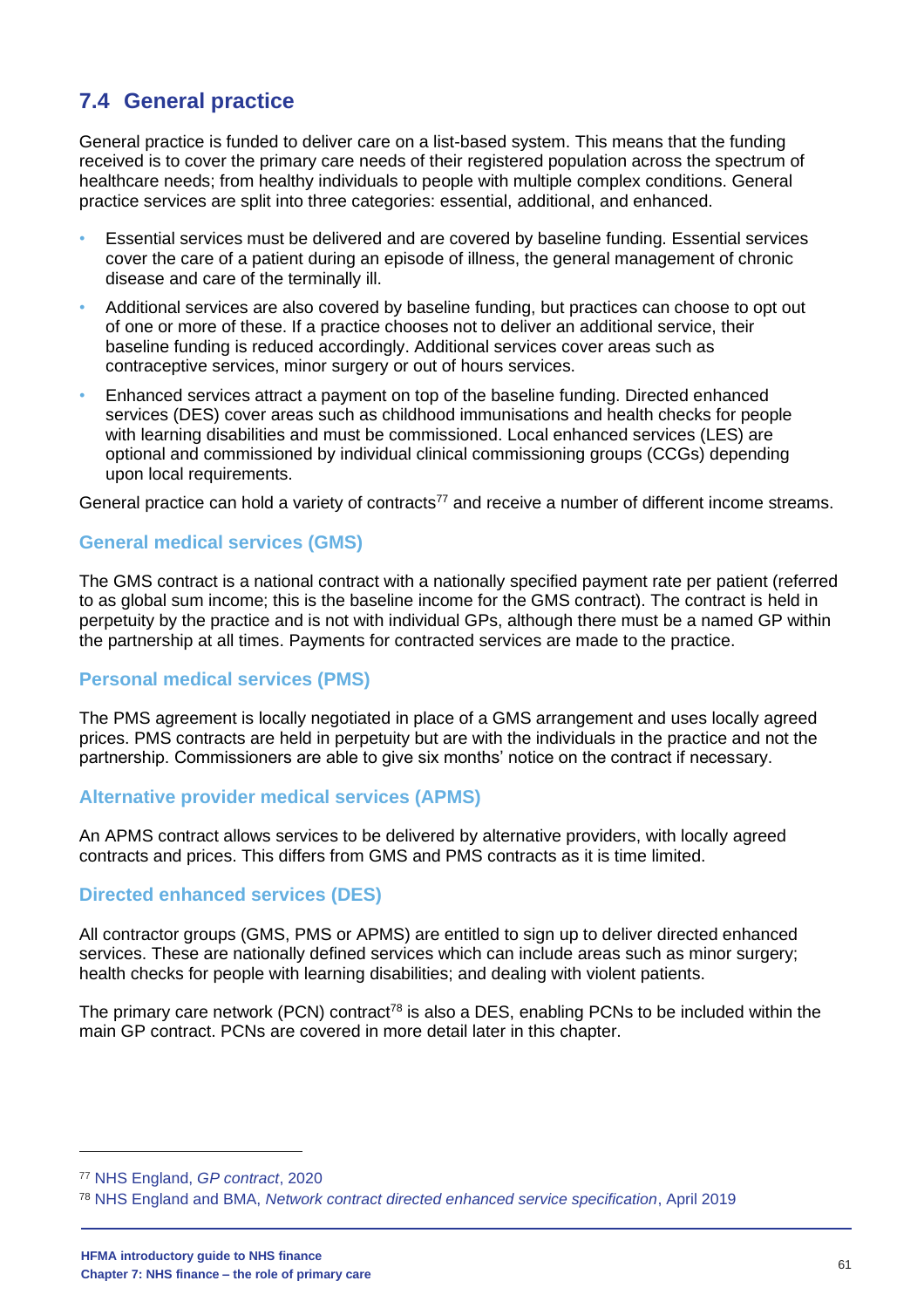#### **Local enhanced services (LES)/ local quality improvement schemes/ local commissioning schemes**

CCGs may commission local schemes from general practice to meet the requirements of their population.

#### **Quality and outcomes framework (QOF)**

The QOF framework rewards practices based upon the quality of care delivered to patients. The framework sets out a range of standards across three domains – clinical, public health and quality improvement. Points are awarded for achievement against indicators in each standard and practices receive a payment per point, based upon their number of registered patients. Participation in QOF is voluntary and some areas use local quality improvement schemes instead.

#### **Statement of financial entitlements**

All general practice contractors are governed by the statement of financial entitlements (SFE) which details the payment framework and methods. The current full statement of financial entitlements was published in 2013 and subsequently amended each year. It sets out the payments due for each element of the contract (global sum, quality and outcomes framework, directed enhanced services, and additional specific payments) and the conditions attached to them.

The global sum (baseline) payment per patient is revised quarterly and paid monthly. Total practice income is calculated by multiplying the global sum payment by the weighted list size. The weighting is obtained using the Carr-Hill formula which takes account of six indices:

- additional needs; mortality rates and long-term conditions
- number of nursing and residential homes
- list turnover
- **rurality**
- age and sex profile of the population
- market forces, for example differing staff costs.

The total payment is then reduced by a nationally agreed percentage for any additional services that the practice has opted out of providing.

#### **Reimbursements**

The statement of financial entitlements<sup>79</sup> also sets out a number of areas where general practice may receive cost reimbursements.

#### **Premises**

GP premises payments under both GMS, PMS and APMS contracts, are covered by the GP premises directions. The NHS will reimburse practices for costs relating to rent, rates, clinical waste and, in some cases, assistance towards service charges. Practices that own their premises receive a notional rent payment.

#### **Dispensing doctors**

Patients who live in some rural areas are able to receive dispensing services from their GP practice (under specific conditions). GP practices that provide dispensing services for patients receive a fee

<sup>79</sup> Department of Health and Social Care, *[NHS primary medical services directions,](https://www.gov.uk/government/publications/nhs-primary-medical-services-directions-2013)* April 2013 (updated [October 2019\)](https://www.gov.uk/government/publications/nhs-primary-medical-services-directions-2013)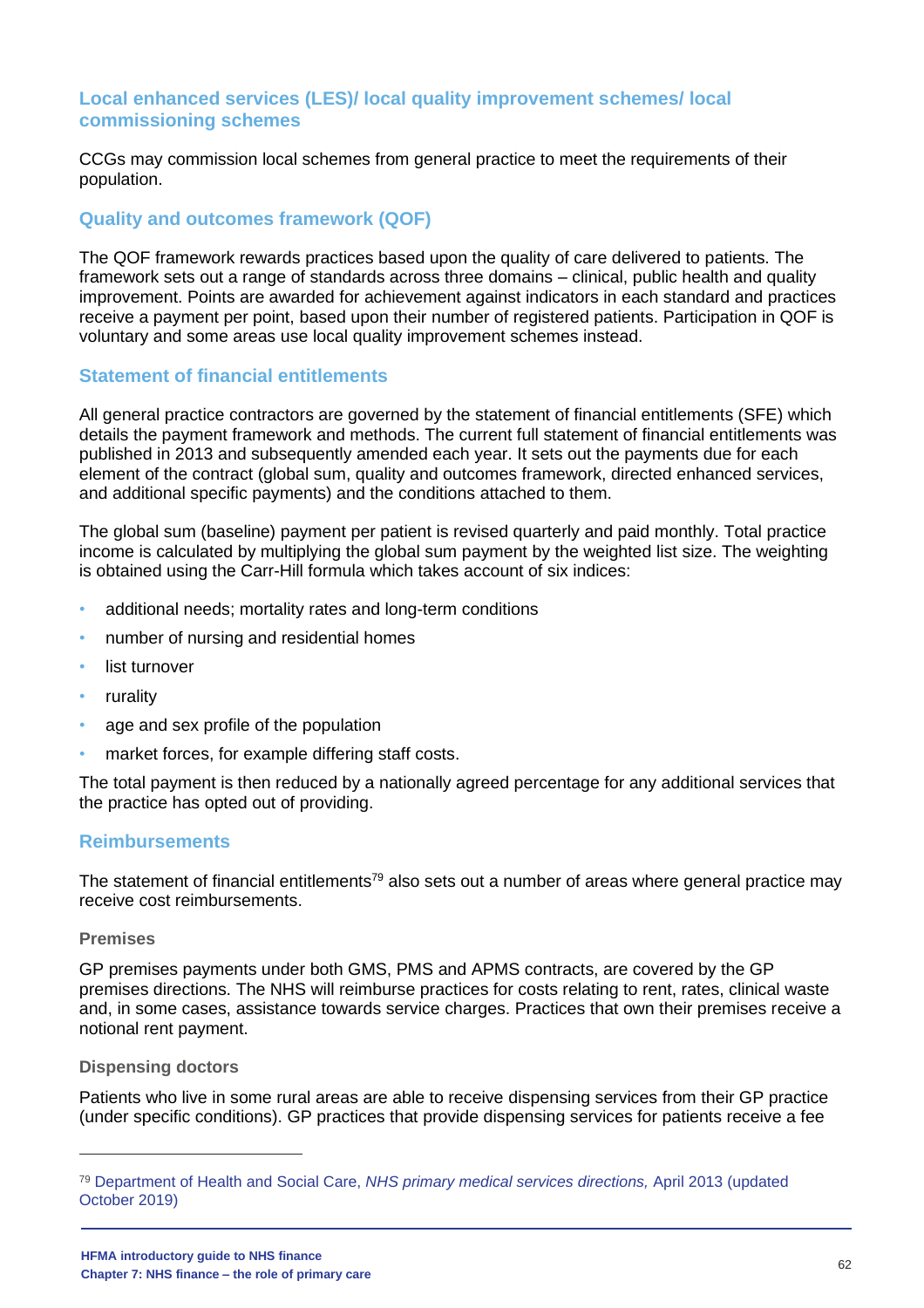for each item dispensed and are able to sign up to deliver the dispensary services quality scheme which attracts additional funding. Fees are in line with a nationally agreed scale.

#### **Locum cover**

Practices may receive a contribution towards locum costs to cover parental leave, suspension of a GP or sickness of a GP.

#### **Care Quality Commission fees**

All GP practices (GMS / PMS / APMS) are entitled to full reimbursement of Care Quality Commission (CQC) fees.

#### **Out of hours services**

Out of hours services are classified as an additional service, so GP practices are able to opt out of delivering them, with their baseline funding reduced accordingly. Many practices have chosen not to provide an out of hours service. CCGs are responsible for commissioning out of hours services where practices have opted out of doing so.

#### **Obsolete funding streams**

Two funding streams have been discontinued from April 2020. Seniority payments have been abolished and the minimum practice income guarantee (MPIG) has also been removed. Both elements of funding are now included in the global sum.

#### **General practice forward view**

The *General practice forward view<sup>80</sup>* (GPFV) was published in 2016 and sought to address the pressures general practice faced, particularly around workforce and increasing workload. The *NHS operational planning and contracting guidance for 2017-19<sup>81</sup>* set out increased investment across a number of areas through a sustainability and transformation package totalling over £500 million. In addition, funding was allocated to improve access to primary care and CCGs were invited to bid for support from an estates and technology transformation fund.

A key part of the GPFV was addressing workforce issues, through increases in funding for additional roles and GP trainees. The additional funding came with a requirement to redesign care to ensure that services were sustainable and able to take advantage of changing technology. A general practice resilience programme allowed NHS England and NHS Improvement regional teams to support practices in greatest need.

The GPFV set the groundwork for the development of general practice through PCNs, set out in the *NHS long term plan<sup>82</sup>*. A number of funding streams set out in the GPFV have been included in the funding for PCNs.

#### **Digital first primary care**

Digital first primary care<sup>83</sup> is a programme that plans to move towards a new approach for GP practices, where patients can easily access the advice, support and treatment they need using digital and online tools, thus freeing up professional time for more complex patients. The NHS long term plan commits that every patient will have the right to be offered digital-first primary care by 2023-24.

<sup>80</sup> NHS England, *[General practice forward view,](https://www.england.nhs.uk/wp-content/uploads/2016/04/gpfv.pdf)* April 2016

<sup>81</sup> NHS England, *[NHS operational planning and contracting guidance for 2017-19,](https://www.england.nhs.uk/publication/nhs-operational-planning-and-contracting-guidance-2017-2019/)* December 2017

<sup>82</sup> NHS England, *[NHS long term plan](https://www.longtermplan.nhs.uk/)*, January 2019

<sup>83</sup> NHS England, *[Digital first primary care,](https://www.england.nhs.uk/gp/digital-first-primary-care/)* 2020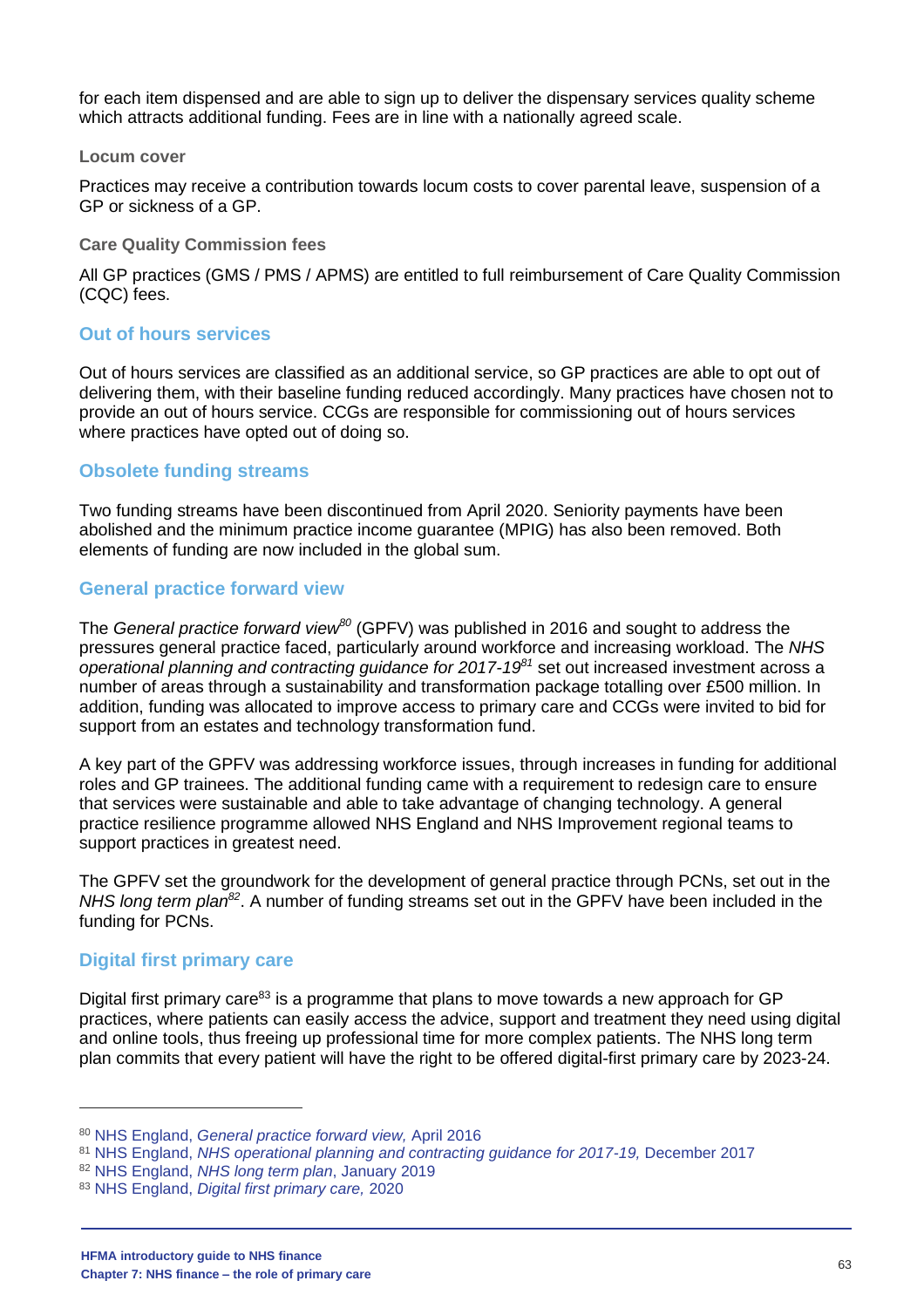The GP contract set out a number of requirements to move towards this right, giving all patients the right to online consultations by April 2020 and video consultations by April 2021. Building on GPFV funding, £15 million per year has been provided for three years, from 2020/21 to 2022/23, to support online consultations and the delivery of a digital first approach.

# **7.5 Primary care in integrated care systems**

The *Health and Care Act 2022<sup>84</sup>* establishes integrated care systems (ICSs) in law. Within an ICS, an integrated care board (ICB) will be created as the statutory body. The ICB will hold responsibility for commissioning health services, including primary care services for the local population, apart from those directly commissioned by NHSE&I. The ICB will have a board that includes a member nominated by those who provide primary medical services in the ICB's area, ensuring that the voice of primary care is included in decisions made to develop system level strategy and allocate resources.

An ICS, as a partnership of health and care organisations, will operate at three levels: system (population 1 million – 3 million people); place (population 250,000 – 500,000); neighbourhood (population 30,000 – 50,000). Primary care has a role to play at each level but is integral to the success of care delivered at a neighbourhood level. Care at a neighbourhood level is based on understanding the needs of the local population and delivering care as close to people's homes as possible. PCNs are central to this, expanding what is offered in GP practices and building multidisciplinary teams that span organisational boundaries.

# **7.6 What is a primary care network?**

The *NHS long term plan* introduced primary care networks (PCNs) to expand integrated communitybased healthcare, building on previous voluntary working arrangements in some parts of England. All GP practices are expected to be part of a PCN, although participation is voluntary. A PCN is a group of general practices working together with a range of local providers – including across primary care, community services, social care and the voluntary sector – offering more personalised, coordinated care to their local populations.

As PCNs develop, they are expected to work jointly with other organisations to deliver neighbourhood care and set out these working arrangements as part of their network agreement.

### **Additional roles**

Each PCN must have a named clinical director who must be a practicing clinician within that PCN.

To expand the primary care workforce, PCNs are also able to recruit to other roles in order to meet the needs of their local populations. It is up to each PCN to decide the distribution of roles required. These roles are:

- social prescribing link worker (funded from 2019/20)
- clinical pharmacist (funded from 2019/20)
- physician associates (funded from 2020/21)
- first contact physiotherapists (funded from 2020/21)
- pharmacy technicians (funded from 2020/21)
- health and wellbeing coaches / care co-ordinators (funded from 2020/21)
- occupational therapists / dietitians / podiatrists (funded from 2020/21)

<sup>84</sup> UK Parliament, *[Health and Care Bill](https://bills.parliament.uk/bills/3022)*, July 2021 – the Act was not available to reference at time of publication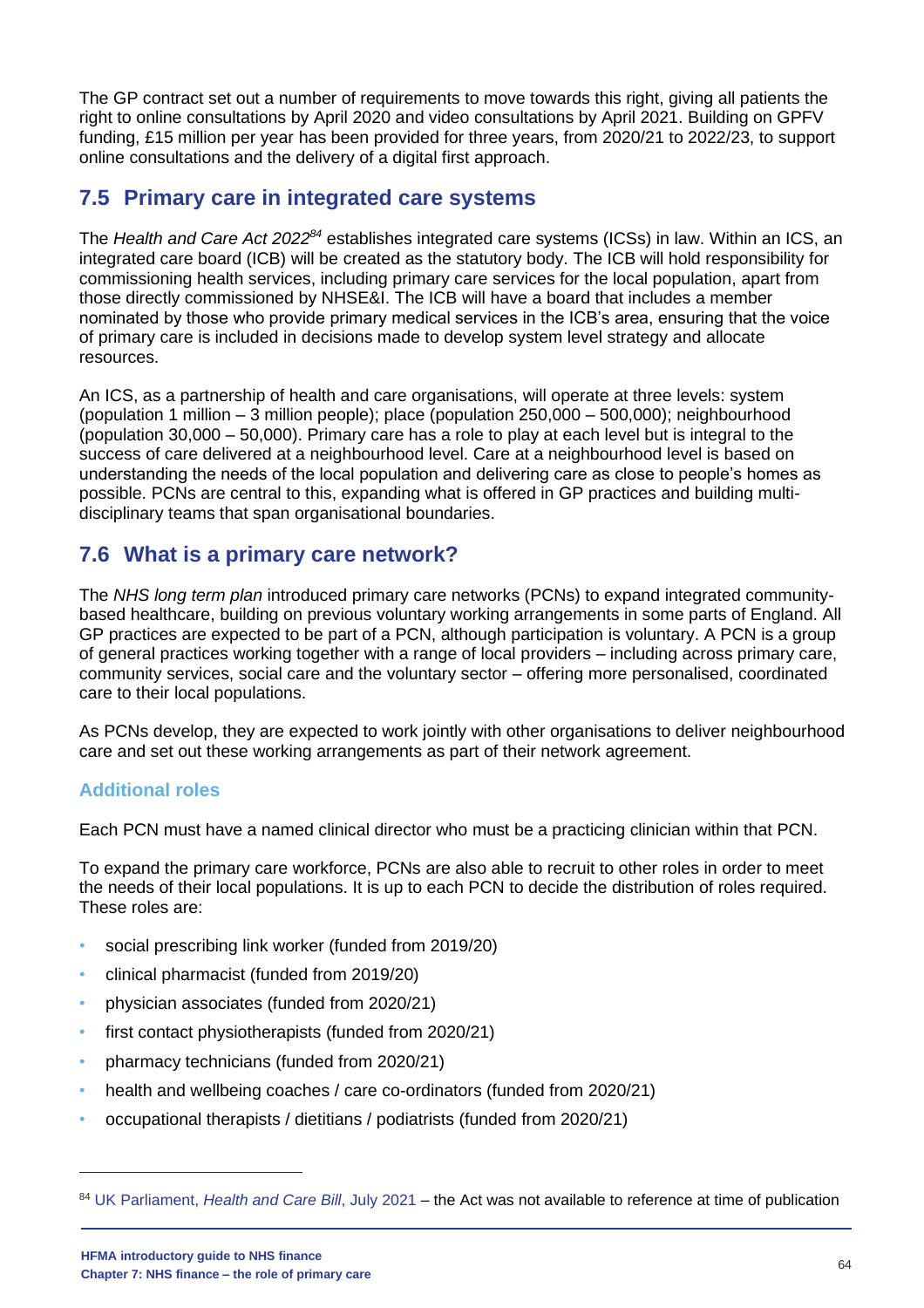- first contact community paramedics (funded from 2021/22)
- mental health practitioners (funded from 2021/22)

The *Update to the GP contract agreement 2020/21 – 2023/24<sup>85</sup>* sets out the agenda for change band and maximum reimbursement amount available for each role.

#### **Funding PCNs**

A number of different income streams will fund the development and operation of PCNs. Each PCN will have a nominated practice which receives the payments on behalf of the network.

PCNs receive an amount of core funding from CCG allocations per registered patient per year. Further funding is received from the CCG to fund the clinical director role, from the primary medical care allocations. In addition, each practice that participates in a PCN will receive a participation payment from NHS England and NHS Improvement. This is paid directly to the practice.

The PCN model allows each network to recruit a number of additional roles. PCNs can claim 100% reimbursement of the salary costs for these roles, through the additional roles reimbursement scheme (ARRS). The funding comes from the CCG's primary medical care allocation and is subject to a maximum amount per role.

#### **Extended hours and extended access**

Extended hours have become a PCN responsibility and the funding associated with the extended hours directed enhanced service has transferred to the network contract DES.

The *General practice forward view* set out the intention to improve access to primary care, with 100% of the population now able to access appointments outside of core hours. This extended access attracts a payment per patient, which will transfer to PCNs from April 2021.

A nationally consistent offer combining extended hours and extended access requirements will be developed but, in the meantime, PCNs and CCGs are expected to work together to define local arrangements.

#### **Investment and impact fund**

The investment and impact fund (IIF) will be available to PCNs from 2020/21. The fund will operate in a similar way to QOF, rewarding achievement of PCN objectives through a points-based system.

# **7.7 CCG commissioning of primary care**

Since 2014/15, CCGs have been able to take on greater responsibility for general practice commissioning in their areas<sup>86</sup>. This change was introduced to support the development of integrated out-of-hospital services, based around the needs of local people but only applies to general practice; dental, ophthalmic and pharmacy services remain the responsibility of NHS England and NHS Improvement. There are three commissioning models available for CCGs to use.

#### **Co-commissioning**

Through co-commissioning, CCGs are able to collaborate more closely with NHS England and NHS Improvement to ensure that decisions taken align with the objectives of the local health economy. CCGs can be involved in discussions around the full range of primary care including primary medical

<sup>85</sup> NHS England and BMA, *[Update to the GP contract agreement 2020/21 –](https://www.england.nhs.uk/wp-content/uploads/2020/02/update-to-the-gp-contract-agreement-2021-2324-v2.pdf) 2023/24,* February 2020 <sup>86</sup> NHS England, *[About primary care co-commissioning](https://www.england.nhs.uk/commissioning/pc-co-comms/pc-comms/)*, 2020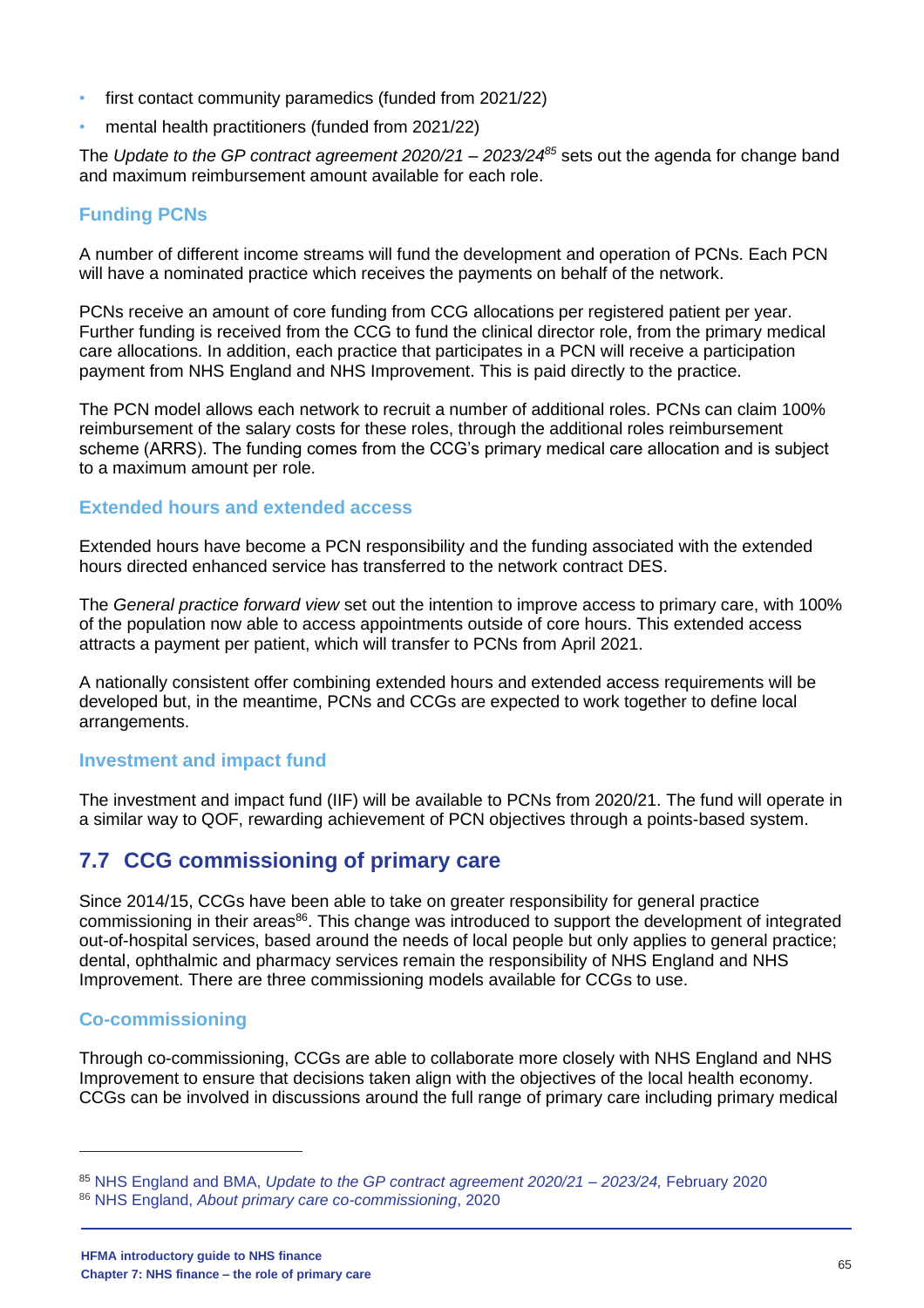care, dental, eye health and community pharmacies. However, NHS England and NHS Improvement retains its statutory decision-making responsibilities.

#### **Joint commissioning**

Joint commissioning enables one or more CCGs to assume responsibility for jointly commissioning primary medical services with NHS England and NHS Improvement, through a joint committee or 'committees in common'. The joint committees can make decisions on GMS, PMS and APMS contracts and enhanced services, as well as other matters relating to GP practices. Joint commissioning arrangements exclude individual GP management.

Joint committees can discuss other areas of primary care, such as dental, community optometry and community pharmacies but have no decision-making powers. However, CCGs are able to commission local enhanced services from community pharmacy and optometry providers.

#### **Delegated commissioning**

Delegated commissioning allows CCGs to assume full responsibility for commissioning general practice services. Legally, NHS England and NHS Improvement retains the residual liability for the performance of primary medical care commissioning and will require assurance that its statutory functions are being discharged effectively.

A CCG will have a delegation agreement with NHS England and NHS Improvement which sets out the matters for which the CCG has decision-making responsibility.

## **7.8 Nationally commissioned primary care services**

NHS England are responsible for commissioning dental, ophthalmic and community pharmacy services; CCGs do not commission the mandatory parts of these services. However, CCGs can be involved in discussions about the provision that is needed for their population, through the cocommissioning model described in the previous section. In addition, CCGs are able to commission some local enhanced services to meet the needs of their population.

# **7.9 Dental services**

NHS England are responsible for commissioning all NHS dental services $87$ , including secondary dental care provided by hospitals. Dental contracts are negotiated locally, using national guidelines. Payments are governed by a statement of financial entitlements which covers reimbursement for services provided and employment related charges. The dental contracts pay dentists for a set number of units of dental activity (UDAs) or units of orthodontic activity (UOA), plus any additional services agreed with the commissioner.

Dentists can provide private dental services from their premises, but it must be clear to the patients whether their care is being provided under the NHS or privately.

There are three contract types for NHS dentistry used within primary care dentistry:

#### **General dental services (GDS)**

The GDS contractor provides mandatory services – the typical range of services which must be provided by all dentists, they may also provide advanced mandatory services such as orthodontics, domiciliary services and conscious sedation. GDS contracts are usually held in perpetuity.

<sup>87</sup> NHS England, *[Dental commissioning](https://www.england.nhs.uk/primary-care/dentistry/dental-commissioning/)*, 2020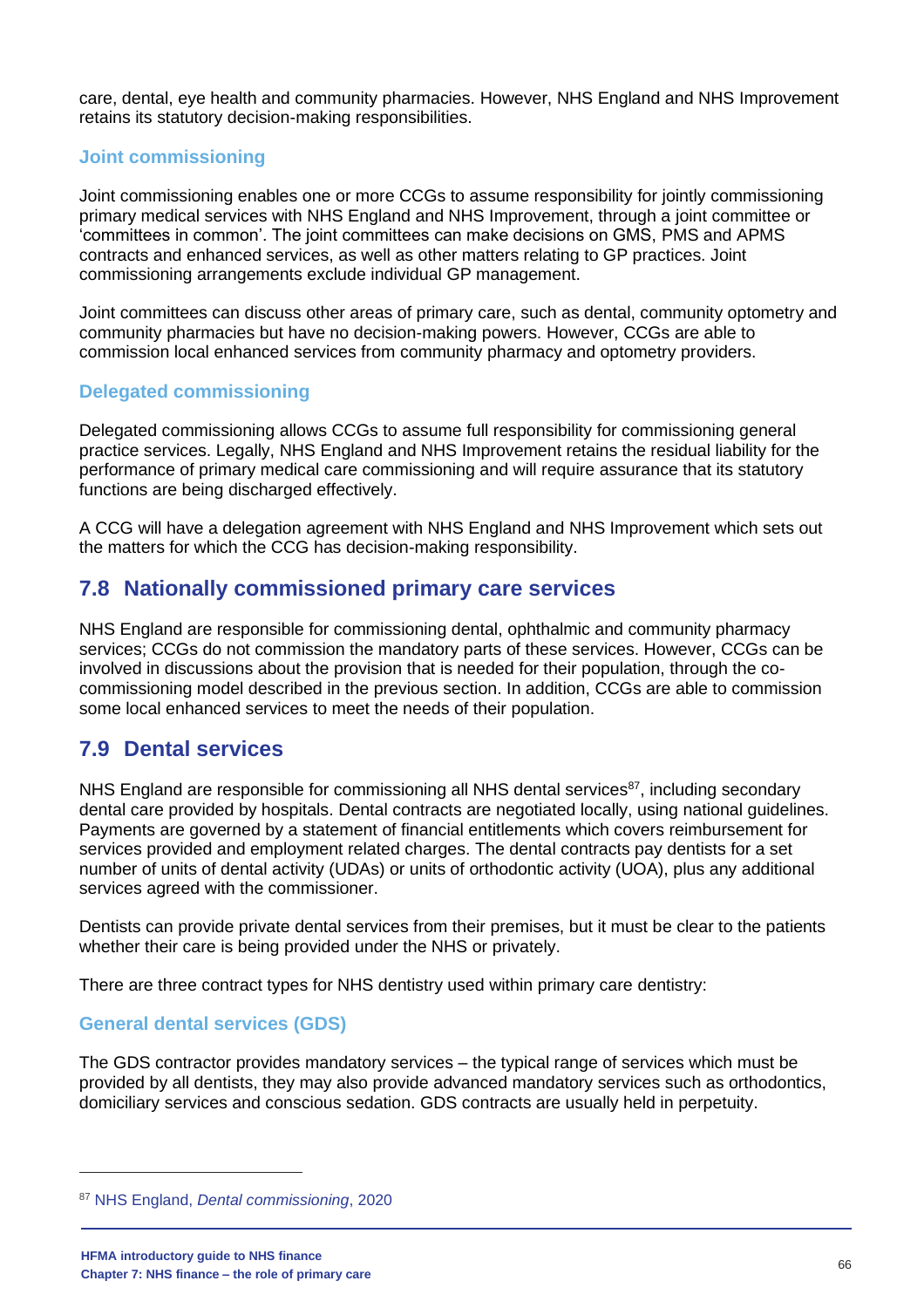#### **Personal dental services (PDS)**

PDS agreements are time limited with a defined and fixed expiry date. The typical range of services which must be provided within these contracts are advanced mandatory services inclusive of domiciliary services, orthodontic services and sedation services.

#### **Personal dental services plus (PDS+)**

Activity under these contracts is UDA activity and specific key performance indicators in respect of access and performance.

#### **Patient charges**

There are three standard charges for NHS dental treatment in England and Wales, which most people pay. There are exemptions from fees for patients who meet certain criteria; for example for children aged under 18 or people in receipt of certain benefits.

#### **7.10 Pharmacy services**

There are three levels of pharmacy service. NHS England are responsible for commissioning the essential and advanced services<sup>88</sup>. Enhanced services can be commissioned by a range of different commissioners including CCGs and local authorities.

#### **Essential services and clinical governance**

All pharmacies must provide essential services. These include dispensing, disposing of unwanted medicines, supporting self-care and promoting healthy lifestyles.

#### **Advanced services**

There are six advanced services within the NHS community pharmacy contractual framework (CPCF). Community pharmacies can choose to provide any of these services as long as they meet the requirements set out in the Secretary of State's directions. Accredited pharmacists and pharmacies can provide additional services such as appliance use reviews and flu vaccination.

#### **Enhanced (or locally commissioned) services**

Enhanced services are locally commissioned and may include services such as stop smoking schemes or emergency contraception.

NHS Prescription Services (part of the NHS Business Services Authority) receives details of all prescriptions dispensed in England. They calculate the amount payable, allowing for the drug and container cost, as well as a service fee. The cost of drugs dispensed is charged to the CCGs' prescribing budgets based upon the GP practice that issued the prescription. Prescriptions from dentists are charged to NHS England.

If a pharmacy signs up to use an electronic prescription service (EPS) to receive prescriptions directly from the prescriber, an additional monthly payment is made, recognising the improvements in efficiency and safety that this brings.

<sup>88</sup> NHS, *[Community Pharmacy Contractual Framework 2019-2024,](https://www.england.nhs.uk/primary-care/pharmacy/community-pharmacy-contractual-framework/)* July 2019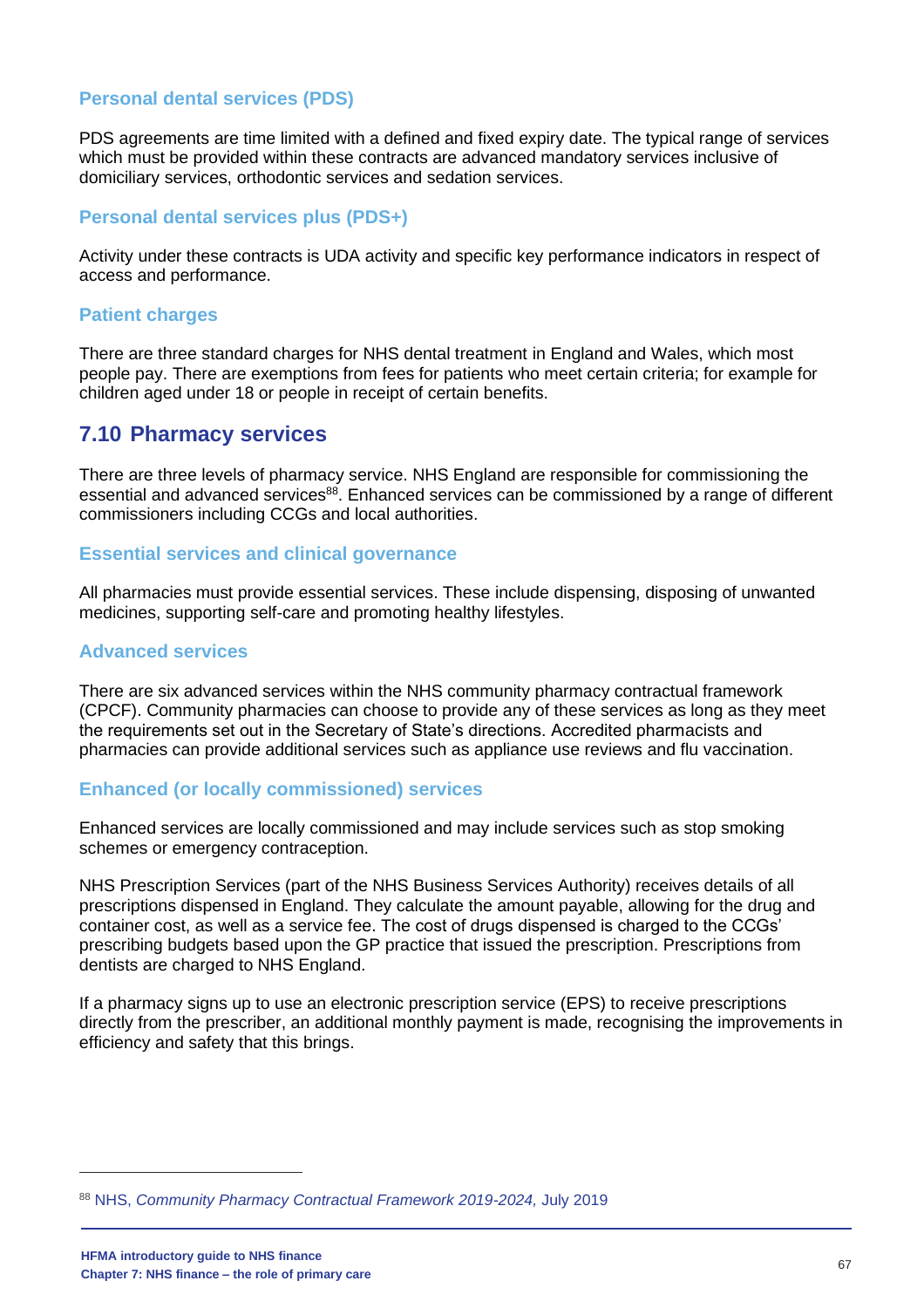# **7.11 Ophthalmic services**

NHS England is responsible for commissioning all mandatory and additional ophthalmic services<sup>89</sup>. Enhanced services can be commissioned by either NHS England or by a CCG.

- Mandatory (or essential) ophthalmic services must be provided, for example the provision of NHS sight tests.
- Additional services must be commissioned but not all contractors are obliged to provide them, for example provision of sight tests in a nursing home.
- Enhanced services can be commissioned to meet local needs.

Payments for NHS sight tests for patients who meet set criteria, for example children under 16 and adults over 60, are made in accordance with the Department of Health and Social Care's general ophthalmic services (GOS) regulations. All other patients pay privately.

# **7.12 Prescribing**

The rising cost of primary care prescribing (over £8 billion each year) is a significant cost pressure with drug inflation regularly outstripping inflation on other budgets. Prescribing costs have generally risen faster than general inflation as new, more effective (and often more expensive) drugs become available. However, this has become even more pronounced in recent years partly as a result of guidance from the National Institute for Health and Care Excellence (NICE). One of NICE's roles is to assess the clinical and cost-effectiveness of new drugs and technologies and this has an impact on both prescription volume and cost. The effects are mitigated to an extent by securing efficiencies from improvements in prescribing practice.

From a financing viewpoint, prescribing is not covered in GPs or dentists' contracts. Instead, as mentioned earlier, the costs of drugs prescribed are calculated by NHS Prescription Services and charged to the relevant CCG (for GP prescriptions) and to NHS England and NHS Improvement (for dentists). The associated dispensing fees are met by NHS England and NHS Improvement.

#### **Key learning points**

- Primary care is where people normally go when they first develop a health problem and includes GPs, dentists, opticians and pharmacists.
- Most family doctors, dentists, opticians and pharmacists are independent contractors or businesses, not NHS employees.
- General practice is funded to deliver care on a list-based system. This means that the funding received is to cover the primary care needs of their registered population.
- All general practice contractors are governed by the statement of financial entitlements which details the payment framework and methods.
- The NHS long term plan introduced primary care networks (PCNs) to expand integrated community-based healthcare.
- NHS England are responsible for commissioning dental, ophthalmic and community pharmacy services.

<sup>89</sup> NHS England, *[Optometry commissioning](https://www.england.nhs.uk/primary-care/eye-health/optometry-commissioning/)*, 2020